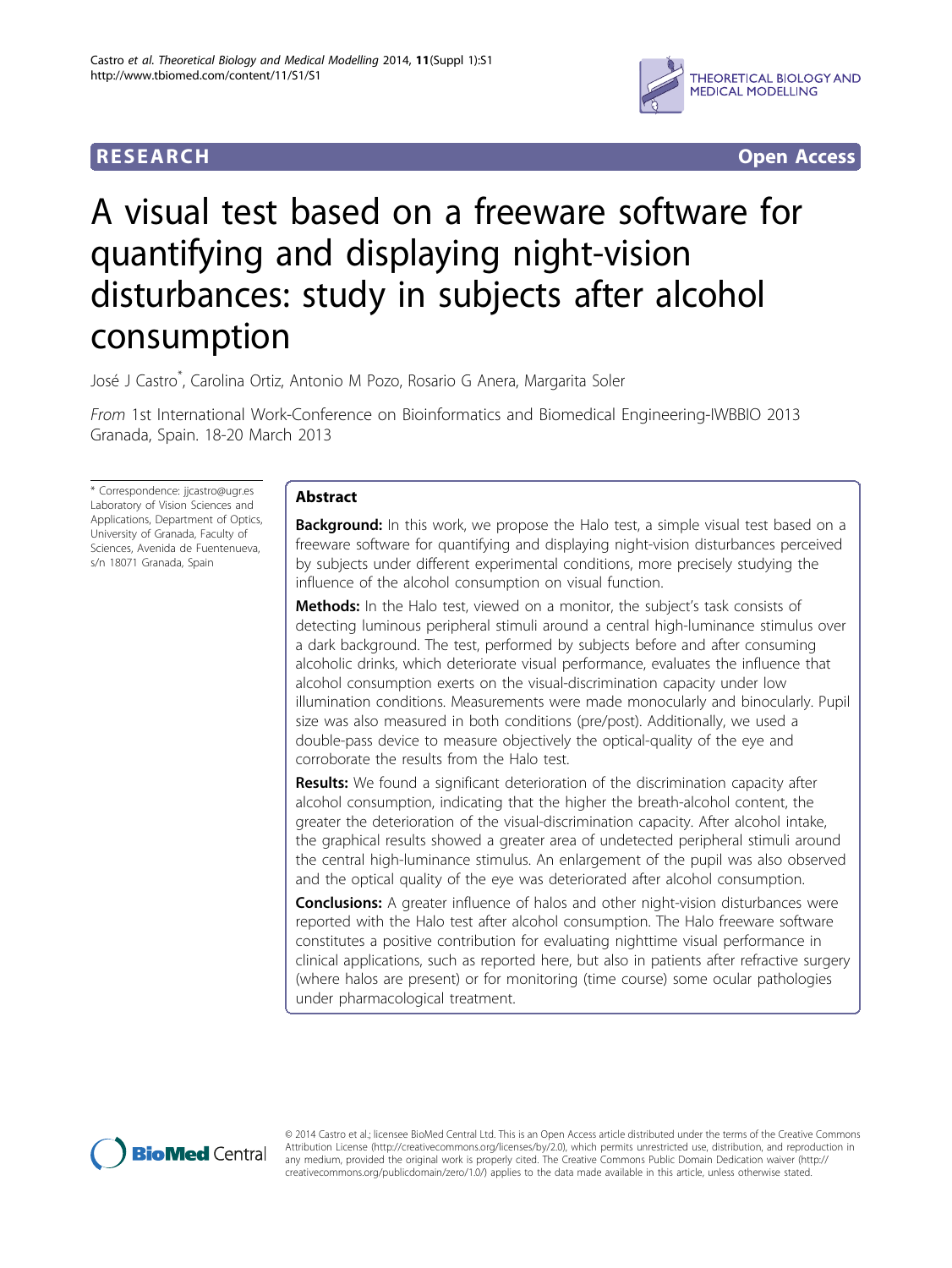## Background

In recent years, human visual performance has been widely studied using different visual functions such as visual acuity, stereoacuity, or contrast sensitivity function. These visual functions have been tested under different experimental conditions: after ocular refractive surgery, with different illumination levels, and after the intake of different substances, such as alcoholic drinks [\[1](#page-9-0)-[3](#page-9-0)]. However, night-vision disturbances mentioned by subjects (such as halos, glare or starbursts) have been studied little, in the most cases using questionnaires, these being a subjective and non-quantitative method of gathering information which is incomplete and imprecise. Only a few works have studied theses disturbances using an objective and quantitative method in subjects having ocular pathologies [[4\]](#page-9-0) or after refractive surgery [\[5](#page-9-0)], [[6\]](#page-9-0). Regarding other experimental conditions, such as under the effects of alcohol, different works have tested the influence of alcohol consumption on different visual functions, such as the contrast sensitivity or the stereoacuity [[7\]](#page-9-0). However, no studies are available examining this influence on the visual-discrimination capacity under low illumination conditions, a key visual function in daily tasks, such as night-time driving, especially in subjects under the effects of alcohol. In such situations, it becomes necessary to evaluate visual disturbances at night that could diminish visual performance. In this work, we seek to characterize these visual disturbances quantitatively by using a simple visual test that could be applied universally, giving complete information on such disturbances. For this, we used a visual test, the Halo test, based on a freeware software, with no additional hardware, which quantify (by a numerical index) and display (showing the shape), the visual disturbances perceived by the subject under different experimental conditions. We evaluated the visual-discrimination capacity under low illumination conditions before and after an alcohol consumption, an important clinical study, especially in driving. With this freeware software, we provide a simple visual test that could be useful for clinical applications, enabling the evaluation of a key aspect of visual performance under different experimental conditions.

# Methods

The study included a total of 56 subjects (112 eyes) with ages ranging from 20 to 59 years (mean age  $26.3 \pm 7.7$  years, standard deviation included). The admission criteria for the subjects were that all observers had to be moderate social drinkers older than 18 years old, and not being under any pharmacological treatment that could affect their health after alcohol consumption. Furthermore, they had to reach a monocular visual acuity ≥ 1.0 in both eyes (with best optical correction) and no pathological conditions that could affect visual performance, checked by a fundus examination and a biomicroscopy evaluation (using a slit-lamp). All participants in the experiments gave their informed consent in accordance with the Helsinki Declaration. The refraction state for the studied eyes was: 38 emmetropes (no refractive error), 54 myopic and 20 hyperopic, and the corresponding mean refractive error (spherical equivalent) was -2.6  $\pm$  1.9 D and +0.9  $\pm$  0.7 D, respectively. In the experiments, the visual-discrimination capacity was evaluated using a halometer, the Halo test, under two experimental conditions: pre- and post-alcohol consumption. The participants were invited to consume two or more glasses of red wine as the alcoholic drink (without any food), in order to evaluate visual performance under different blood-alcohol rates. The red wine used was Ribera del Farbes (Pago De Almaraes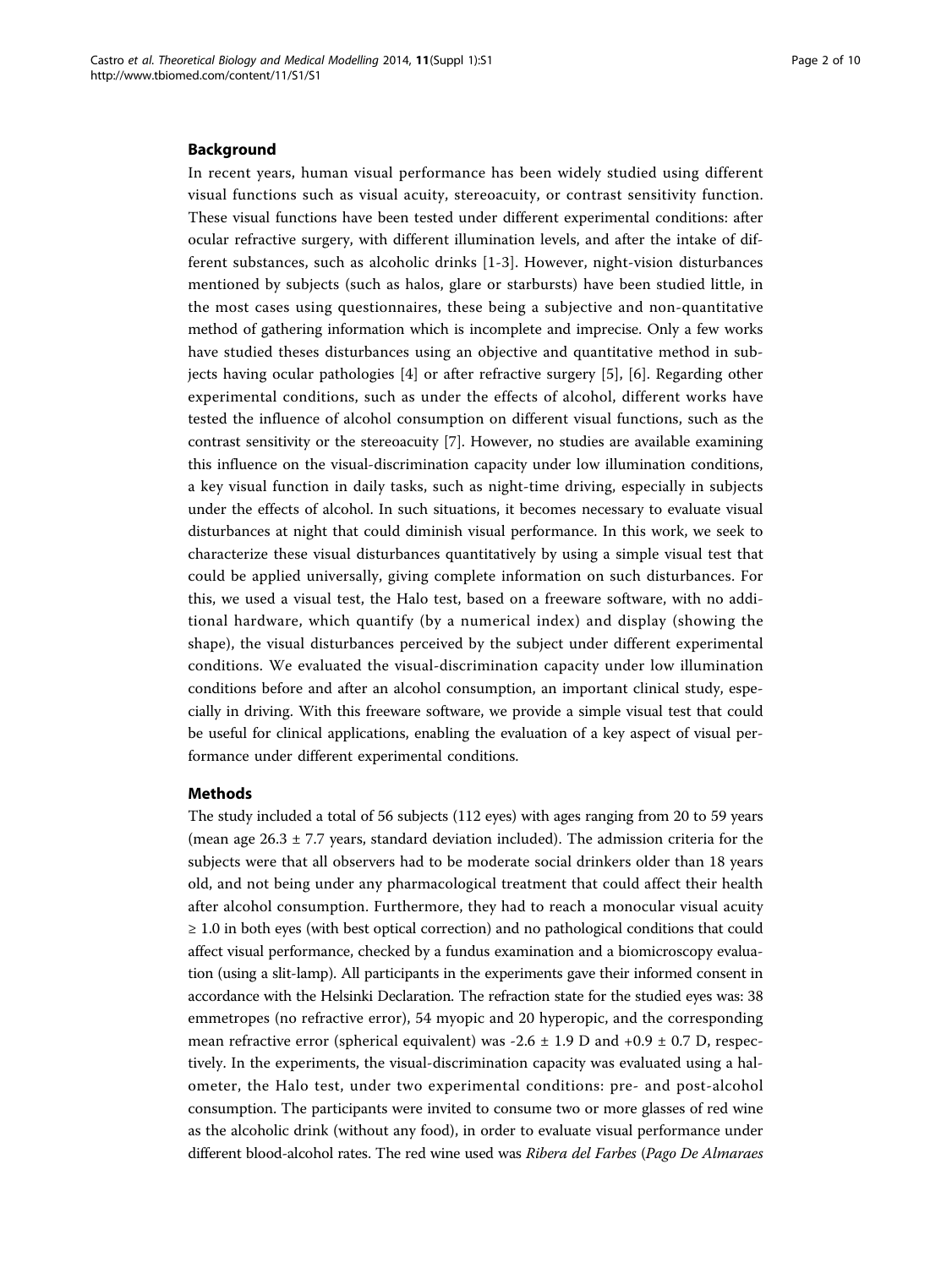wineries, S.L. Benalúa de Guadix, Granada, Spain), a young red with 13.5% alcohol content.

## Halometer: Halo test

The halometer used in this study is a simple device based on a software which allows a visual test to be performed on a monitor to detect and quantify night-vision disturbances perceived by the subject, such as halos, glare or starbursts, as shown in the literature [\[8](#page-9-0)]. For that, the visual-discrimination capacity was evaluated in dim ambient. This visual test, called Halo test, was conducted using the Halo v1.0 software (Laboratory of Vision Sciences and Applications, University of Granada, Granada, Spain), a freeware software and free of charge (downloadable from the laboratory webpage: http://www.ugr.  $es/$ -labvisgr $\land$ , as well as an easy and simple tool (no additional hardware needed), which is easily implemented in clinical practice, as recent studies have demonstrated [\[4](#page-9-0),[6\]](#page-9-0). In the test performed in the experiments, the task of the participant consisted of detecting luminous peripheral stimuli around a main high-luminance stimulus (with the monitor background set in the dark state). One of the great advantages of the Halo test is that it presents spatial and temporal parameters that can be controlled by assigning values, performing the visual test under the experimental conditions needed, depending on the group of observers under study.

Halo v1.0 software has been developed using language  $C/C++$ . The user's interface presents a structure similar to that of any other software, as shown in Figure 1, where the main window of Halo v1.0 software can be observed, with different options and information about the configuration of the visual test. Spatial and temporal parameters, as well as the colour configuration and weight, are displayed. All possible parameters are described:

- Main Stimulus Radius: the radius, measured in pixels, of the central or main stimulus.
- Peripheral Stimulus Radius: the radius, measured in pixels, of the peripheral stimuli presented to the observer around the main stimulus.

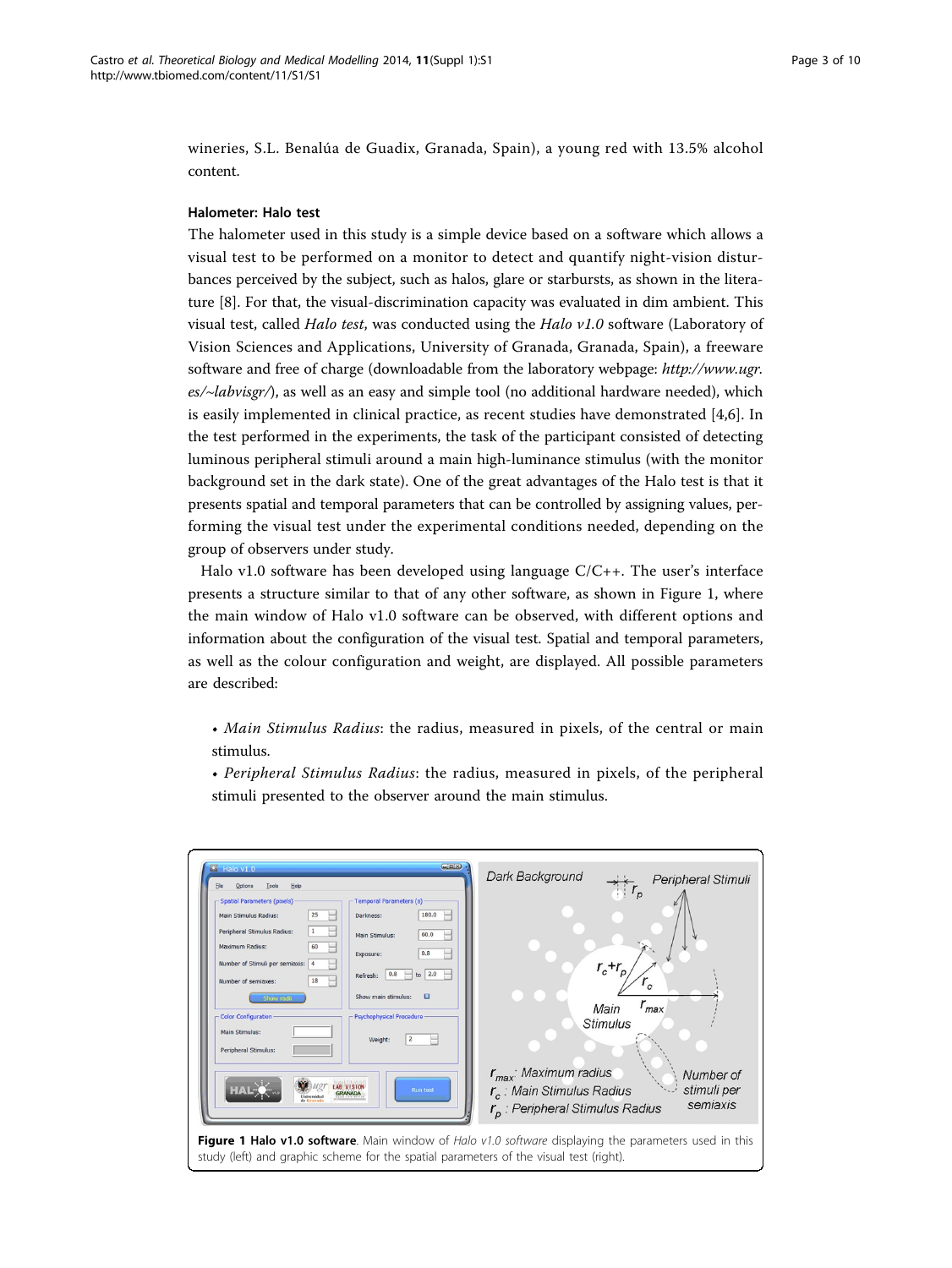• *Maximum Radius*: the distance, in pixels, measured from the centre of the main stimulus to the centre of the farthest peripheral stimulus.

• *Number of Stimuli per semiaxis*: the number of peripheral stimuli distributed in each semiaxis.

• *Number of semiaxes*: the number of semiaxes along which the peripheral stimuli are presented.

• Show Radii: this option shows a general graph giving information on the representation of the peripheral stimuli with respect to the semiaxes and main stimulus. It also provides the distance from the centre of the main stimulus to the centre of each of the peripheral stimuli along the semiaxis.

• Temporal parameters. Darkness: the time from the start of the test until the central stimulus appears for the first time, i.e. the time dedicated to darkness adaptation (luminance of the monitor background) by the observer.

• Temporal parameters. Main Stimulus: the time from the first appearance of the central stimulus until the first appearance of the peripheral stimulus (adaptation time to the main stimulus once the subject is adapted to darkness).

• Temporal parameters. Exposure: time that the peripheral stimulus is shown.

• Temporal parameters. Refresh: time between peripheral stimuli (from the appearance of a peripheral stimulus to the appearance of the next one). For this time, an upper and lower limit is set by introducing the values in the corresponding boxes. This time is a random value of the interval established, thus minimizing the effect of learning of the subject and avoiding false positives in the detection of the stimuli.

• Colour configuration: colour can be configured both for the central stimulus and for the peripheral ones. With this, it is possible to control the luminance of the stimuli.

• Weight: the number of times that each stimulus is presented.

Prior to the test, the observer was positioned at 2.5 m from the monitor, using a chinrest. The luminous stimuli were displayed on a LCD-monitor with the resolution fixed at  $1024 \times 768$  pixels. The test was performed monocularly (left and right eye, contralateral eye occluded) and binocularly, with best correction. The radii of the luminous stimuli were 25 pixels for the central stimulus and 1 pixel for the peripheral stimuli, subtending 0.46 and 0.02 deg, respectively, from observer's position. A 1-pixel radius was used for the peripheral stimulus because participants were emmetropes or ammetropes with best correction and no pathological or diseased eyes. A total of 72 peripheral stimuli around the main one were presented on the monitor, which were distributed along 18 semiaxes (with a ratio of 4 stimuli/semiaxis). The maximum radius of each semiaxis was 60 pixels. For this spatial configuration, peripheral stimuli for each semiaxis were located at 26, 38, 49, and 60 pixels from the centre of the main stimulus.

We used a spectroradiometer SpectraScan PR-650 (PhotoResearch, Inc., Chatsworth, CA, USA) to measure the luminance of the stimuli showed on the monitor. The luminance values were of 175.6 cd/m<sup>2</sup> for the main stimulus and of 61.4 cd/m<sup>2</sup> for the peripheral stimuli, being the luminance of the monitor dark-state of 0.72  $\text{cd/m}^2$ .

A test session started with an adaption period to the monitor dark-state (3 min) and then an adaptation time to the luminance of the central stimulus (1 min). After this,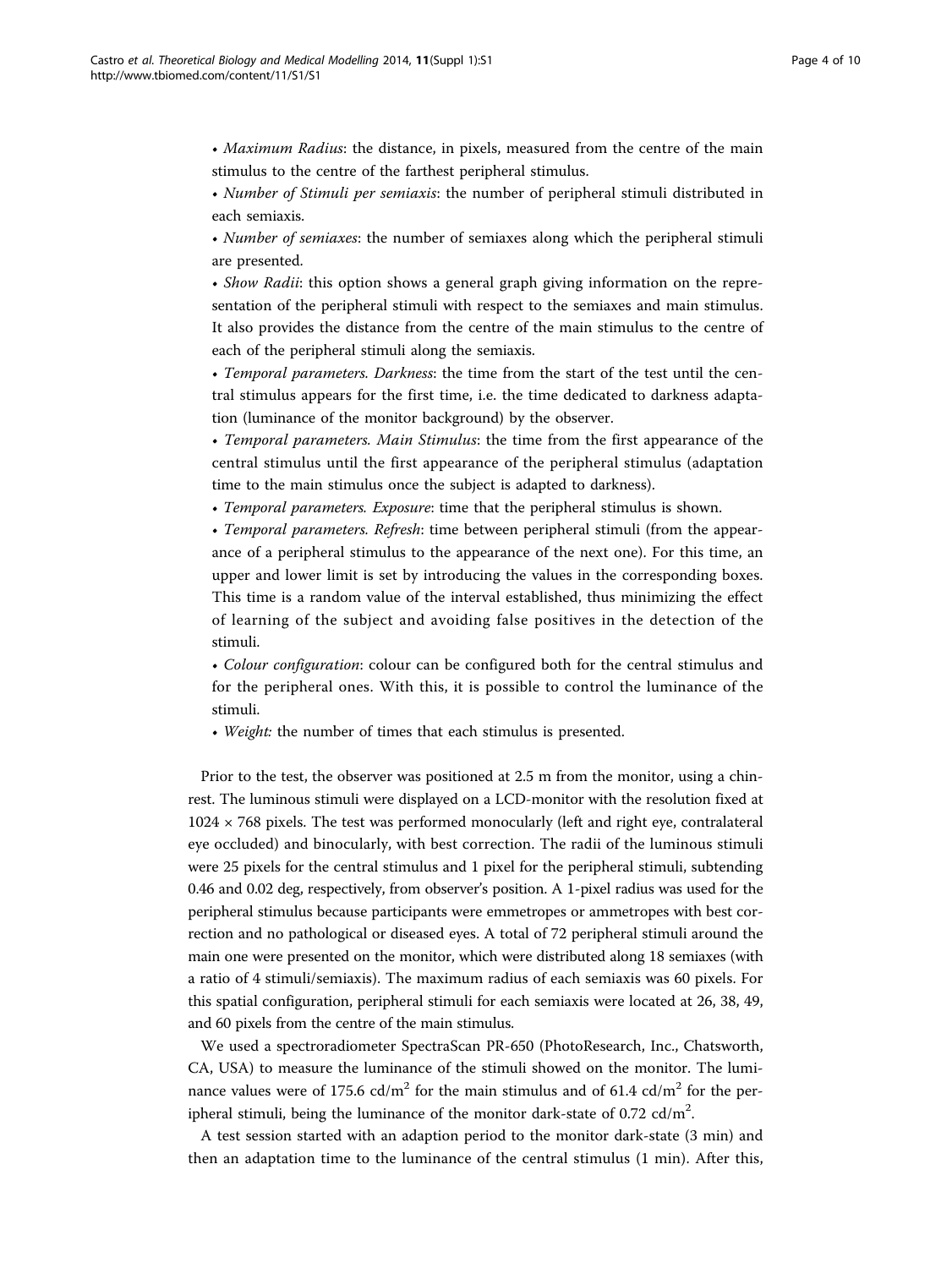peripheral stimuli were randomly presented around the central one. The task of the subject was to detect peripheral spots by pressing the left button of the mouse. During the test, observer's answers were stored for later analysis and calculation of the visual disturbance index (VDI). This index is calculated taking into account non-detected stimuli in relation to the total of the peripheral stimuli presented on the monitor (Eq. 1). All terms in the equation are weighted by the squared distance of each peripheral stimulus to the centre of the main one, as well as by the times (over the total weight) that the corresponding peripheral stimulus is not detected by the observer [\[4](#page-9-0)].

VDI = 
$$
\left[\sum_{i=1}^{N} (p_i \cdot r_i^2)\right] / [p \cdot \sum_{i=1}^{N} (r_i^2)]
$$
 (1)

Where  $r_i$  is the distance (in pixels) from the centre of the main stimulus to the centre of the *i*-peripheral stimulus; N is the total number of peripheral stimuli; p is the total weight (number of times that each stimulus  $i$  is shown); and  $p_i$  is the number of times over the total weight ( $p_i \leq p$ ) that the *i*-peripheral stimulus is not detected. The VDI varies from 0 to 1. Visual halos around luminous stimuli, glare or other nightvision disturbances referred by the subject will imply a poor discrimination capacity and, therefore, a greater value of the VDI. The VDI's complementary index is the visual discrimination index (VDiscI), which quantifies the visual discrimination capacity by means of the detected peripheral stimuli. This is another way to show the subject difficulties on detecting luminous stimuli around the central light, so that the higher the VDI, the lower the VDiscI. Both indexes are related as follow: VDiscI = 1 - VDI. In this work we used the VDI because is a metric commonly used to characterize visual disturbances perceived by the subject [[4,5,8](#page-9-0)], highlighting in this way the nondetected peripheral stimuli and giving information, together with the graphical results, about the geometry of the visual halo perceived by the subject. In the experiments, we used a weight of 2 (p = 2), which was the same for all the 72 peripheral stimuli shown, taking  $p_i$  values of 0 (peripheral stimulus detected) or 1 or 2 (stimulus not detected once or twice, respectively). Each peripheral stimulus was showed on the monitor for 1s, with a refresh rate ranging from 0.8 to 2s in which only the main stimulus was presented.

As additional useful information, the Halo software provides a graph of results for each test. This graph shows the central stimulus, the non-detected peripheral stimuli and the peripheral stimuli detected. The value showed in the detected stimuli (marked in green colour) indicates the number of times that each peripheral stimulus is detected by the observer over the total weight (1 or 2, for the configuration used in this study), whereas the  $\times$  (marked in red colour) denote the undetected stimuli. These characters  $(X, 1, 0r 2)$ are placed where the corresponding stimulus was presented. An important aspect of the graph is the shape of the area in which the stimuli were non-detected, providing information about the visual disturbances perceived by the observer, such as visual halos or starbursts, and the areas where visual discrimination capacity is deteriorated.

The experiments were performed under two experimental conditions: pre- and postalcohol consumption. Both pupil sizes (right and left eye) were measured under the two conditions, after finishing the corresponding test and then performing a new one, using a Colvard pupillometer (OASIS Medical, Inc. Glendora, CA, USA). Additionally, participants performed the test binocularly wearing the alcohol-impairment goggles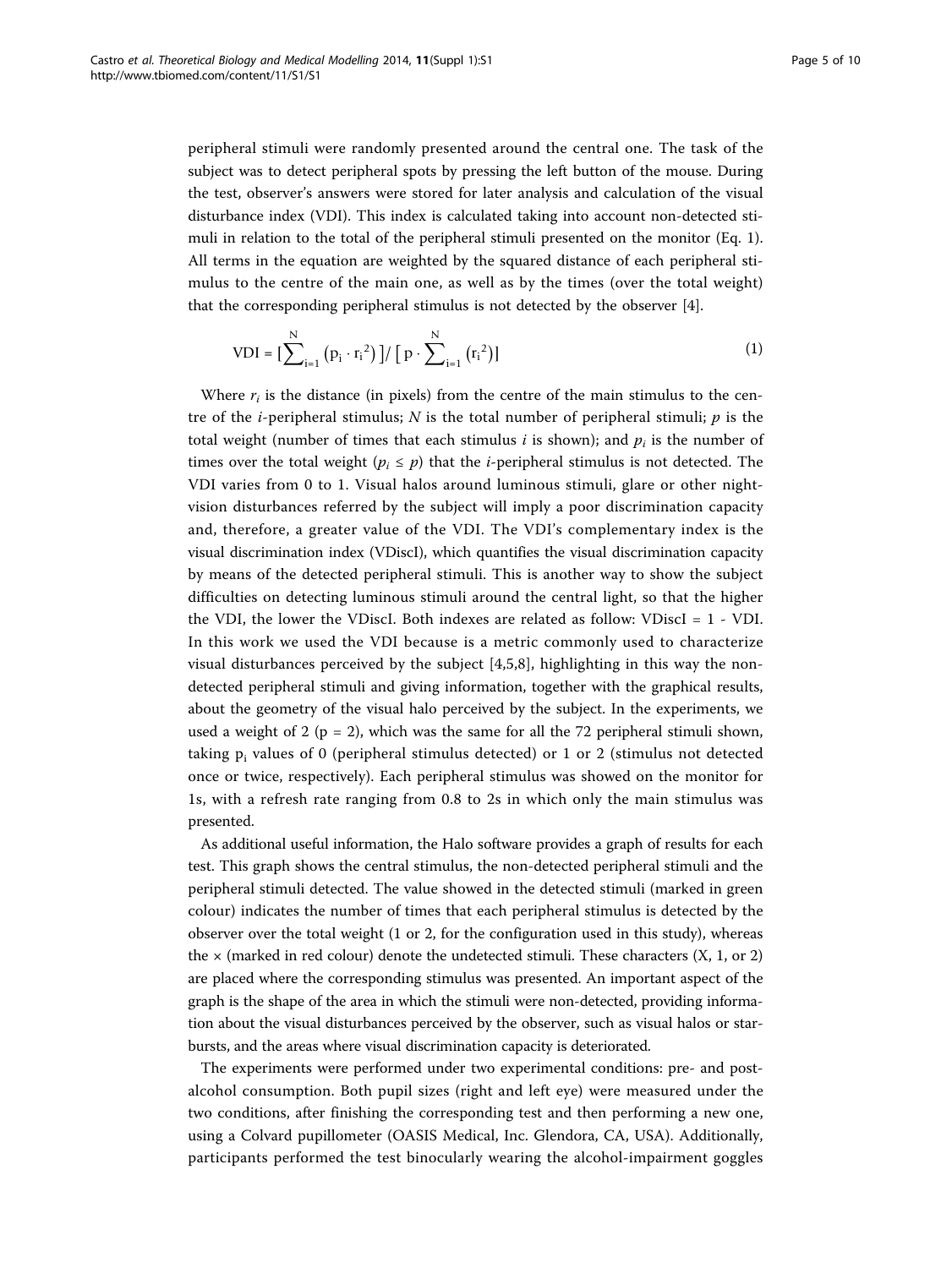Alcovista BAC 0.6-0.8º low-level night vision, used in traffic-road-safety education, which simulates night-vision impairment caused by a low blood-alcohol level (estimated breath alcohol content -BrAC- from 0.3 to 0.4 mg/l).

# Breath-alcohol content

To quantify the alcohol content in the body for each subject, we measured the BrAC, in mg of ethanol per litre of exhaled air (mg/l), using the breath analyser Dräger Alcotest 7110 MK-III (Dräger Safety AG & Co. KGaA. Lübeck, Germany), which uses two different measuring systems (an infrared sensor and an electrochemical sensor). This instrument is an evidential breath-alcohol analyser used for legal and road traffic purposes in different countries. The device was provided by the traffic police in the province of Granada (Subsector de Tráfico de la Guardia Civil. Granada, Spain). Participants were asked to consume the alcoholic drink within a 60-min period. Following this period, the BrAC of each participant was measured three times with the Alcotest breath-analyser: firstly, 30 min after the last drink (just before starting the halo test), secondly, 30 min later, and finally, 90 min after the last drink. For each participant we provided the BrAC as the average of the three measured BrACs.

# Optical-quality measurements

We took objective measurements of the optical quality of the eye in order to show a consistency with the subjective results for the halo test. For that, we used the commercial device OQAS™ (Optical Quality Analysis System, Visiometrics S.L. Tarrasa, Spain) based on the double-pass technique [\[9](#page-9-0),[10](#page-9-0)], which provides data on diffraction, optical aberrations of the eye, and scattering through ocular media that deteriorate the retinal image quality, reducing optical quality of the eye. In this device, a point source (an infrared laser diode,  $\lambda = 780$  nm) is projected onto the retina. The reflected light passes through ocular media and the double-pass image is recorded by a camera. This objective optical device is useful in patients having an ocular pathology or in patients that have been subjected to some kind of refractive surgery, where part of the ocular media could have been affected or, as in this case, after alcohol consumption, where the tear film is altered [[11\]](#page-9-0). We measured the MTF-cutoff (Modulation Transfer Function cutoff), a parameter commonly used in the optical-quality characterization of an optical system, such as the human eye [\[9](#page-9-0)]. The MTF represents the loss of contrast caused by the eye's optics on a sinusoidal grating as a function of its spatial frequency [[9\]](#page-9-0). We analysed the MTF cut-off for a complete evaluation of the optical quality. In theory, this parameter represents the spatial frequency, in cycles per degree (cpd), corresponding to a MTF value of 0.01 (due to the physical noise generated by the CCD camera). A poorer optical quality of the eye results in a lower value of the MTF cutoff. For all participants, a 4-mm pupil size was selected for the measurements with the OQAS.

# Results and discussion

The mean breath-alcohol content for the participants was  $0.32 \pm 0.14$  mg/l, ranging from 0.14 to 0.76 mg/l. Table [1](#page-6-0) shows results for objective and subjective measurements: the mean values for the VDI pre- and post-alcohol consumption (monocular and binocularly) and wearing alcohol-simulation goggles (binocularly), as well as the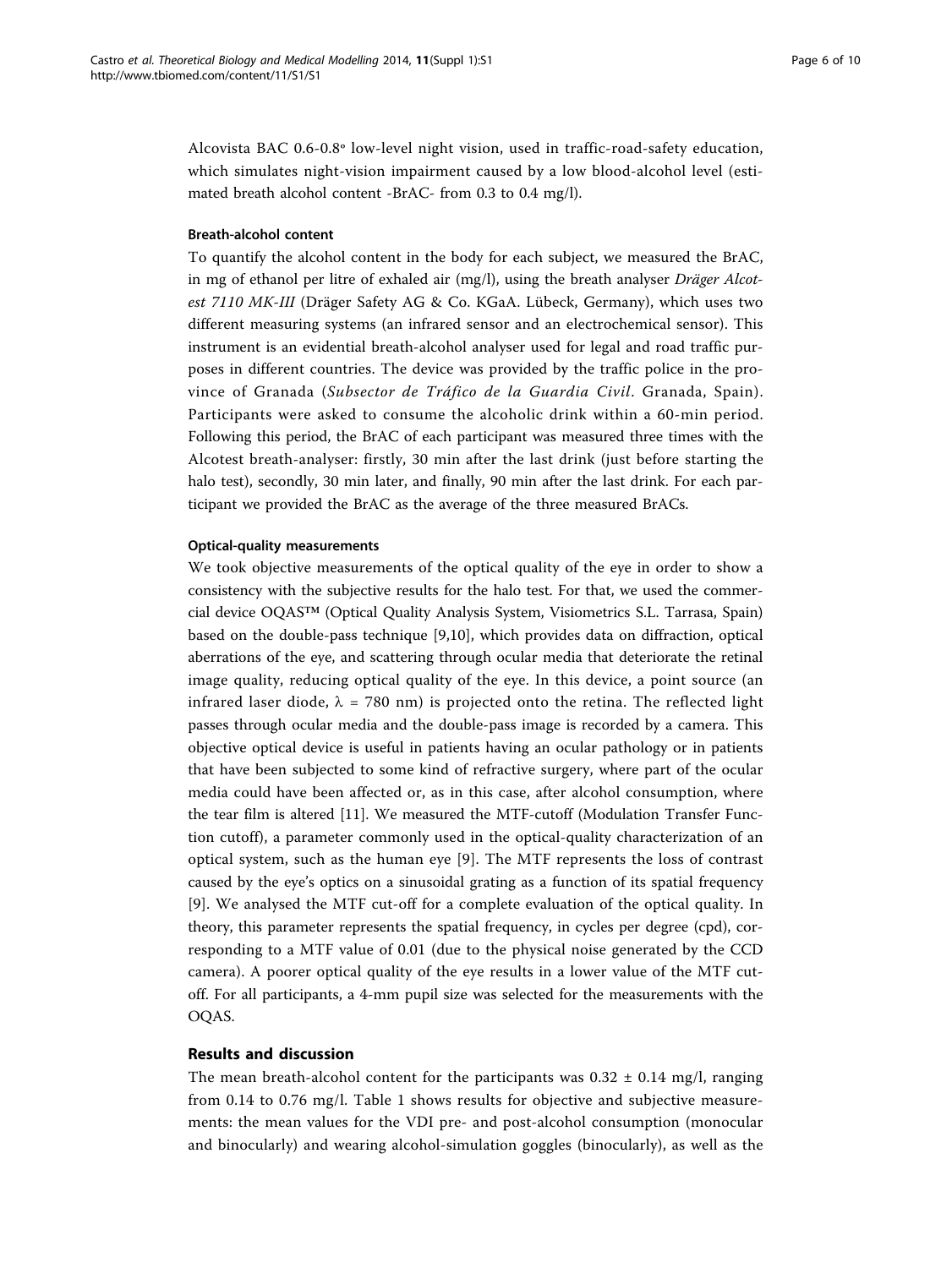| PRE-          | POST-         | Goggles                  | p-value |
|---------------|---------------|--------------------------|---------|
| $0.25 + 0.15$ | $0.39 + 0.24$ | $\overline{\phantom{a}}$ | < 0.001 |
| $0.16 + 0.08$ | $0.26 + 0.16$ | $0.95 \pm 0.05$          | < 0.001 |
| $5.3 + 0.9$   | $5.6 \pm 1.0$ | $\qquad \qquad$          | < 0.001 |
| $40 + 11$     | $35 + 12$     | $\overline{\phantom{a}}$ | < 0.001 |
|               |               |                          |         |

<span id="page-6-0"></span>Table 1 Mean values for the disturbance index, pupil size and MTF-cutoff.

Mean values for the visual disturbance index (VDI), monocular and binocular, under different experimental conditions before (pre) and after (post) alcohol consumption and wearing alcohol-impairment goggles (only binocular). Mean values of the pupil size and MTF-cutoff are also showed. Standard deviation included. Statistical analysis: paired-sample t-Test for means.

pupil size and the MTF-cutoff (pre- and post-). In both cases, monocular and binocularly, the VDI was significantly higher after alcohol consumption ( $p < 0.05$ ), indicating a deterioration in the visual-discrimination capacity under low-illumination conditions. Wearing simulation goggles, subjects registered binocular VDI values significantly higher than either binocular VDIs (pre- and post-drinking alcohol), showing an exaggerated effect of the alcohol-consumption simulation on the subject with goggles (all subjects had a VDI higher than 0.85; no one stimulus was detected for some of them). Under both conditions, before and after alcohol consumption, the binocular VDI was significantly lower than the monocular one ( $p < 0.05$ ). Similar results were found for pupil size, resulting in a significant enlargement of the pupil diameter after alcohol consumption. However, in most cases the pupil-size difference was the sensitivity of the pupillometer (0.5 mm), the difference between the mean pupil sizes (pre/post) being lower than the pupillometer sensitivity.

Regarding the optical-quality of the eye, the MTF-cutoff was significantly lower  $(p < 0.05)$  after alcohol consumption, indicating a deterioration of the retinal-image quality under alcohol effect. Before alcohol consumption, the mean MTF-cutoff was of 40 ± 11 cpd (cycles per degree), taking values from 18.9 to 56.3 cpd, whereas the mean MTF-cutoff was of  $35 \pm 12$  cpd after alcohol intake (from 13.1 to 52.4 cpd). The diminishing of the MTF-cutoff after alcohol intake results in a deterioration of the visual function. These results agree with the deterioration of the VDI under alcohol effect, corroborating subjective data from the Halo test with objective data from the double-pass device.

Table [2](#page-7-0) shows results before and after alcohol consumption for the visual disturbance index and pupil size according to the BrAC of each subject: participants were classified in two groups attending to the BrAC limit of 0.25 mg/l (established in several European countries for driving purposes): a group with a  $BrAC \leq 0.25$  mg/l (19 participants, mean BrAC of  $0.20 \pm 0.03$  mg/l) and a high-BrAC group (37 participants, mean BrAC of  $0.39 \pm 0.13$  mg/l), with a BrAC>0.25 mg/. The visual disturbance index, monocular and binocular, was significantly higher after alcohol consumption for both groups ( $p < 0.001$ , paired-sample t-Test for means), although differences pre-post were lower for the low-BrAC group (BrAC≤0.25 mg/l). For the pupil size, non-significant differences before and after alcohol intake were found for the low-BrAC group, whereas pupil increased significantly after alcohol intake for the high-BrAC group.

Graphical results for the visual test agreed with the numerical values for the VDI. Figure [2](#page-7-0) represents the graphical results for a participant under the experimental conditions studied here. Under the influence of halos around the main stimulus, a higher value of the VDI indicates a lower amount of peripheral stimuli detected (X for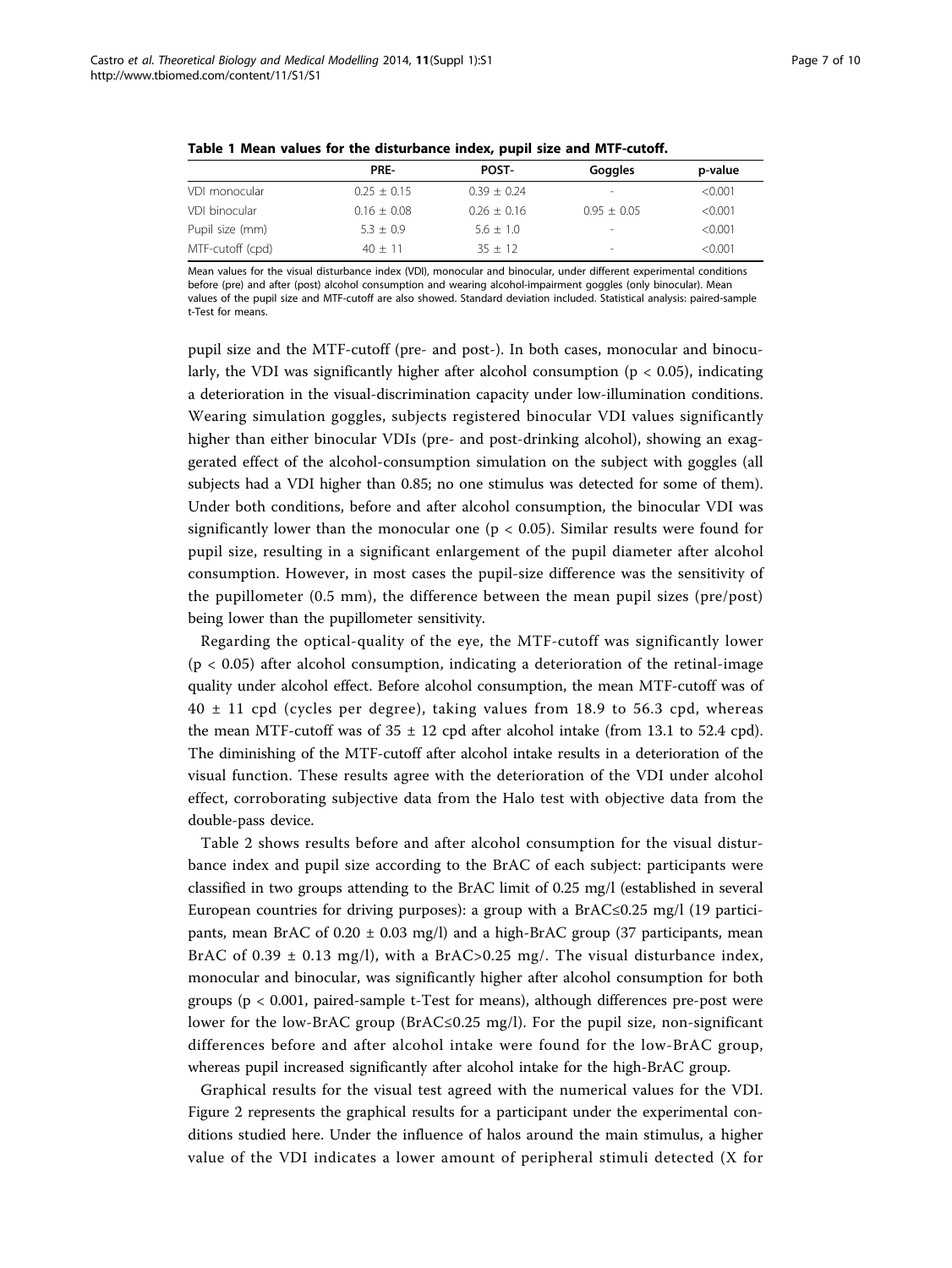|                 | $BrAC \leq 0.25$ mg/l |               | $BrAC > 0.25$ mg/l |               |
|-----------------|-----------------------|---------------|--------------------|---------------|
|                 | PRE-                  | POST-         | PRE-               | POST-         |
| VDI monocular   | $0.22 + 0.10$         | $0.30 + 0.16$ | $0.27 + 0.17$      | $0.44 + 0.25$ |
| VDI binocular   | $0.16 + 0.08$         | $0.20 + 0.11$ | $0.16 + 0.09$      | $0.27 + 0.17$ |
| Pupil size (mm) | $5.2 + 0.9$           | $5.4 + 1.0$   | $5.3 + 0.9$        | $5.7 \pm 0.9$ |

<span id="page-7-0"></span>Table 2 Mean values for the disturbance index and pupil size for groups with BrAC ≤0.25 mg/l and BrAC > 0.25 mg/l.

Mean values for the visual disturbance index (VDI) and for the pupil size before and after alcohol consumption for the two groups: BrAC≤0.25 mg/l and BrAC>0.25 mg/l. Standard deviation included. Statistical analysis: paired-sample t-Test for means.

undetected stimuli; 1 or 2 for detected stimuli once or twice, respectively). The higher the VDI, the higher the halo size around the central luminous stimulus, reducing the visual-discrimination capacity of stimuli close to the main stimulus. Deterioration for the binocular VDI as a function of alcohol content is represented in Figure [3.](#page-8-0) This deterioration was calculated for each participant as the difference between VDI postand pre-alcohol consumption, in such as way that a positive value indicates a deterioration in visual-discrimination capacity after having alcoholic drinks. We found a significant ascending correlation (p < 0.001,  $r^2$  = 0.372) for VDI deterioration with averaged BrAC (mg/l): the higher the breath-alcohol content, the higher the deterioration for the visual-discrimination capacity.

# Conclusions

In this work, we studied the influence of alcohol consumption on the visual-discrimination capacity under low-illumination conditions. For this, we used a simple visual test, based on a freeware software. Our results showed a deterioration of the visual discrimination capacity after oral alcohol intake, so that the higher the breath-alcohol content, the higher the deterioration of the visual-discrimination capacity, this trend

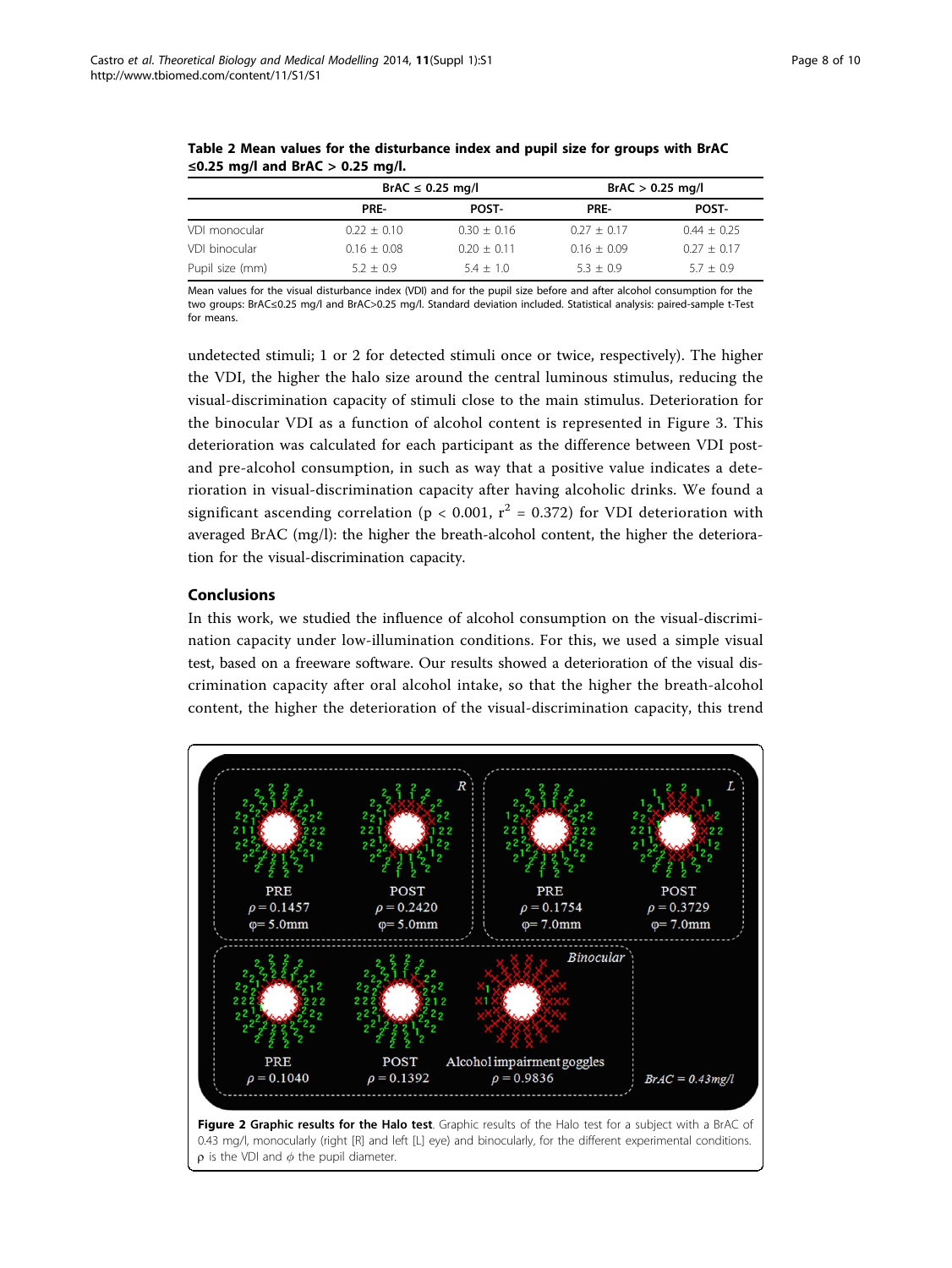<span id="page-8-0"></span>

being confirmed when classifying participants in two groups attending to the BrAC limit (0.25 mg/l). This results in a greater influence of halos and other night vision disturbances, which impede peripheral detection of a central visual stimulus, deteriorating visual performance. These results were corroborated with data showing a deterioration in the optical-quality of the eye after alcohol consumption, by means of analyzing the retinal-image quality. With alcohol-impairment goggles, the visual-discrimination capacity is seriously deteriorated, showing exaggerated impairment compared with real situations after alcohol intake. The binocular-discrimination capacity was also significantly higher than the monocular one, showing a positive binocular summation, that is, a positive interaction between the two monocular systems to make a binocular perception of a psychophysical task, increasing visual efficiency. With this, the superiority of the binocular system is demonstrated, in accordance with other studies [[12,13\]](#page-9-0). On average, the pupil diameter was higher after alcohol consumption, increasing optical aberrations of the eye and contributing to perception of visual disturbances such as halos. Furthermore, alcohol consumption disturbs the tear film, as other authors have demonstrated [[11\]](#page-9-0), contributing to the reduction in retinal-image quality, as demonstrated with data from the OQAS device, and thus deteriorating visual performance, as reported here. However, in clinical applications, the use of optical instrumentation such as the double-pass device used in this work, is a complicated task due to the high costs of such devices or the space needed in the examination room. Although optical quality of the eye is deteriorated by an increased pupil and an altered tear film, the deterioration in the visual-discrimination capacity could be also affected by changes in the neural performance due to alcohol consumption, altering some tasks, as the visual reaction time or the concentration ability. However, graphical results, as shown in Figure [2,](#page-7-0) indicate a low impact of subject distraction on the Halo test, due to the halo shapes found in almost all of the graphical results.